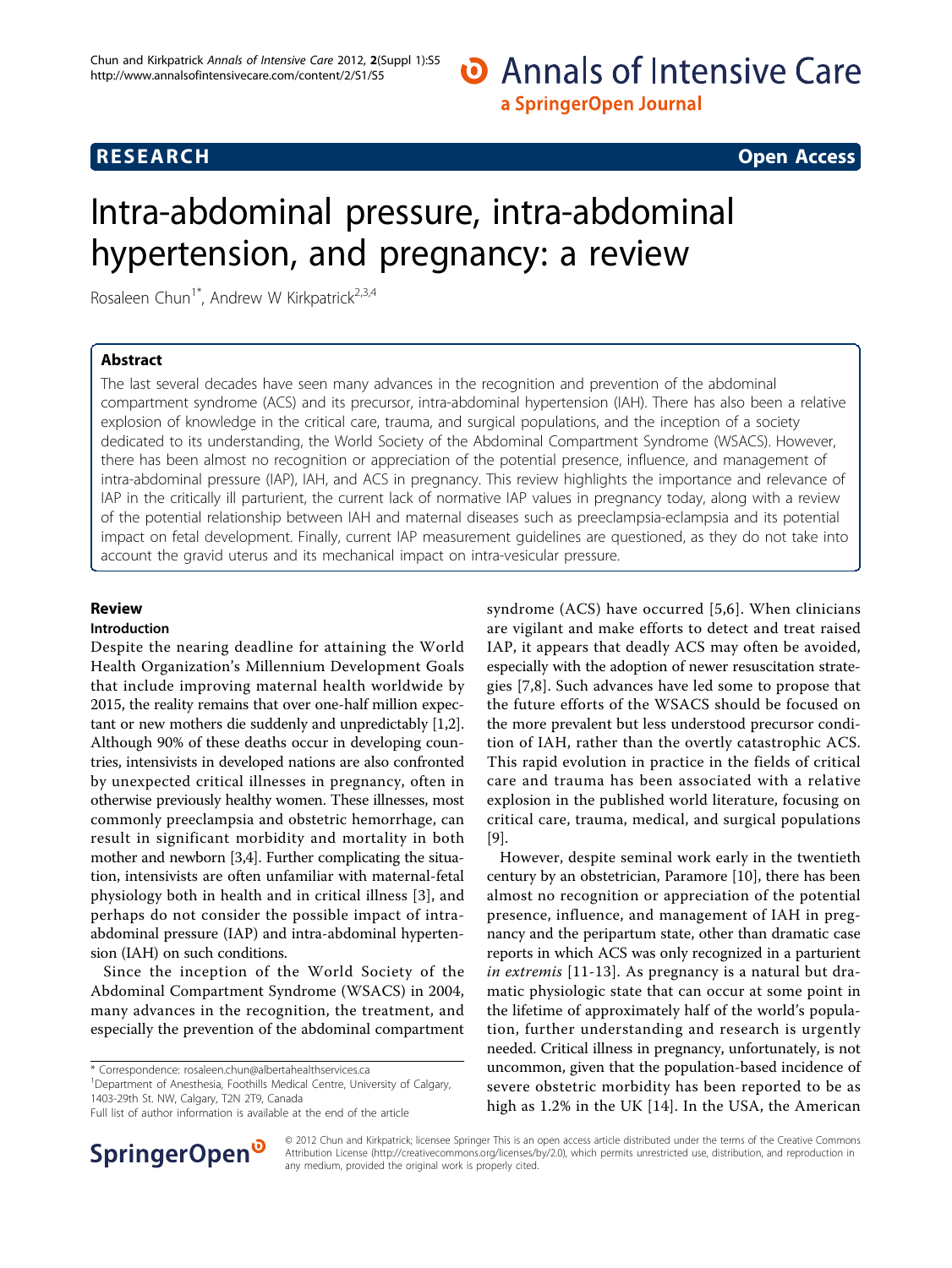<span id="page-1-0"></span>College of Obstetricians and Gynecologists published an overall estimate that critical care services were required in 1% to 3% of pregnant women [[4\]](#page-5-0), in whom diagnoses of maternal hypertension and hemorrhage were the most cited causes of critical care admission [\[4](#page-5-0)]. The relevance of greater understanding and education in both the behavior and measurement of the IAP in pregnancy is illustrated by the following case, aspects of which, primarily relating to the infectious etiology of the case, have previously been described [\[15\]](#page-5-0).

# Illustrative case

A 16-year-old female, estimated to be at 32 weeks gestation, was transferred to a tertiary intensive care unit (ICU) from a peripheral hospital. She required intubation and ventilation following a 2-week prodrome of progressive cough. Her ICU admission revealed severe hypoxemia with a PaO<sub>2</sub>/FiO<sub>2</sub> ratio of 53, despite receiving 100% fractional inspired oxygen (FiO<sub>2</sub>). Her initial lactate was 2.1 mmol/l, hemoglobin was 10.5 g/dl, and creatinine was 58 μmol/l with a urine output of greater than 30 ml/h. Her physiologic data can be found in Table 1. A fetal ultrasound revealed a poor biophysical profile score of 2/8; however, under conditions of maternal sedation and pharmacologic paralysis, this was non-diagnostic in determining fetal well-being. There was a normal amniotic fluid volume and a fetal heart rate of 156 beats/min. As a result, the obstetrical consult regarding the issue of fetal delivery was noncommittal, and the patient was inadvertently lost to follow up by obstetrics during her subsequent ICU course.

The patient was ventilated using high-frequency oscillatory ventilation in combination with nitric oxide (NO), but the oxygenation did not improve significantly. Within 15 h of admission, bilateral chest tubes were required for presumed barotrauma-related pneumothoraces. She became anuric in association with a rising creatinine of 122 μmol/l. Nine hours later, she further decompensated, requiring an increase of the mean airway pressure (MAWP) to 50  $\text{cm}H_2O$ . The central venous pressure (CVP) increased to 27 mmHg, and severe subcutaneous

Table 1 Physiologic variables of reported case

| <b>Admission</b>              | Prior to laparotomy                  |
|-------------------------------|--------------------------------------|
| $MAWP = 44.5$ mmHg            | $MAWP = 50$ mmHg                     |
| $SpO2 = 83%$                  | $SpO2 = 80%$                         |
| $FiO_2 = 100\%$               | $FiO_2 = 100\%$                      |
| $7.32/52/53/26$ BE = 0 mmol/l | $7.23/83/55/33$ BE = 4 mmol/l        |
| $UQ = 27$ to 185 ml/h         | $UO = 0$ ml/h                        |
| $CVP = 14$ mmHq               | $CVP = 24$ mmHq                      |
| No inotrope support           | Norepinephrine = $0.06 \mu q/kg/min$ |

MAWP, mean airway pressure;  $SpO<sub>2</sub>$ , pulse oximetry; FiO<sub>2</sub>, fractional inspired oxygen; BE, base excess; UO, urine output; CVP, central venous pressure.

emphysema developed 'from head to toe'. Transthoracic echocardiography revealed a hyperdynamic, underfilled heart. She continued to deteriorate, prompting a consult to cardiac surgery for extracorporeal life support (ECLS) as a last resort to her spiraling physiologic decline.

Obstetrics was re-consulted and noted that sonographic windows during a repeat fetal ultrasound were completely absent. After much debate, it was decided that cannulation for ECLS would precede a caesarean section (CS). In the operating room, the ECLS cannulation procedure proved difficult and prolonged, resulting in iatrogenic injuries to both the groin and subclavian vessels, and transfusion of six units of red blood cells. Finally, after cannulation, the ECLS circulatory flows were inadequate at 1 to 1.5 l/min.

Thereafter, the CS was performed by a midline laparotomy. Upon incising the peritoneum, an unexpected gush of air was released. There was an immediate improvement in mechanical ventilation; pulse oximetry  $(SpO<sub>2</sub>)$  increased above 90% for the first time since her admission. The ECLS flows only improved partially. The fetus was successfully delivered within 20 min. Upon evacuation of the uterus, there was a distinct improvement in the patient's ventilation and oxygenation. The ECLS flows immediately improved to normal levels (4 to 4.5 l/min);  $SpO<sub>2</sub>$  was 100%; and the NO and jet ventilator were quickly weaned. There was a spontaneous diuresis of clear urine intraoperatively. The neonate was intubated after delivery, immediately taken to the neonatal intensive care unit, and eventually discharged on day 27 but had multiple hospital admissions thereafter.

Postoperatively, the inciting etiology of fulminant adult respiratory distress syndrome (ARDS) was determined to be caused by a severe influenza A infection, prompting publication of a plea for routine vaccination of all eligible patients with the influenza vaccine, although no mention of the potential role of ACS was made [\[15](#page-5-0)]. The mother herself underwent 2 weeks of ECLS support, repeated upper gastrointestinal bleeding due to systemic heparinization, the administration of 98 units of blood products, and several ECLS circuit thromboses. Although no preoperative IAP measurements had been obtained, postoperative IAP was 14 mmHg. She was discharged home 6 weeks later.

The evidence to support the conclusion that ACS significantly contributed to her spiraling decline included the high MAWP of 50 mmHg, a well-described inciting factor for tension pneumoperitoneum [[16-](#page-5-0)[22](#page-6-0)]. The progressive worsening of her ventilatory parameters, anuria, and elevated CVP in the face of a normal cardiac function, almost completely relieved by the release of a large 'gush' of air during laparotomy, strongly supported the contention that her ARDS was complicated by an unrecognized but classic presentation of fulminant ACS [[23,24\]](#page-6-0).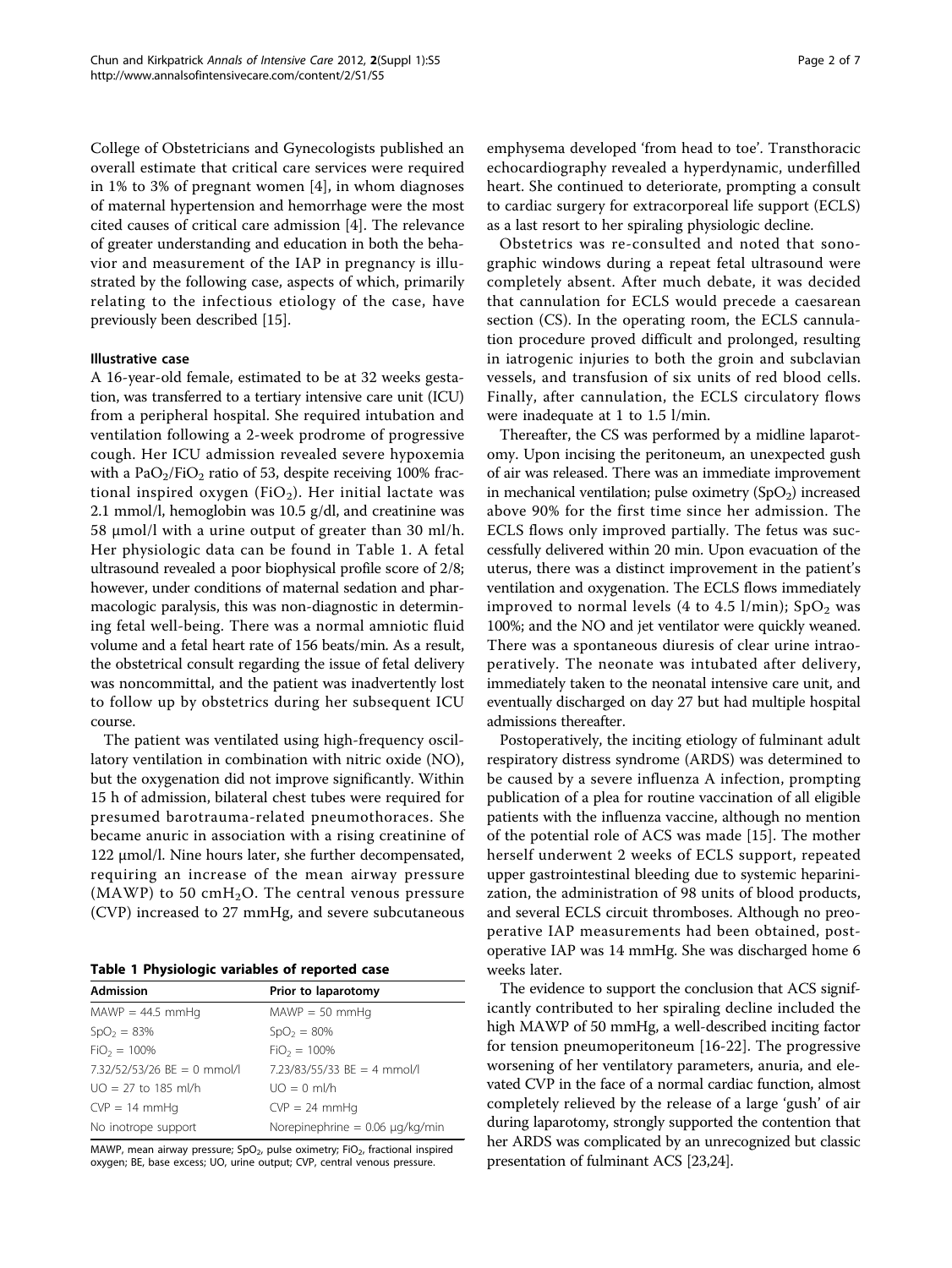#### The physiology of normal pregnancy

As IAH/ACS impacts almost all of the body's organ systems, it is important for intensivists to understand the normal alterations in these systems that occur with pregnancy. The pregnant state involves a complex and remarkable interplay of both adaptive and supportive physiology, allowing a fetus to grow and thrive for a finite duration *in utero* until such time it is ready for a physically independent life. The maternal physiologic changes that occur in pregnancy are multisystemic and far-reaching, not the least of which is the adaptation to accommodate the gravid uterus. On average, the uterus contributes 1 kg to the overall weight gain in pregnancy, while the amniotic fluid, fetus, and placenta comprise approximately 5 kg in additional weight [[25](#page-6-0)].

To accommodate this growth, the thoracic cage increases in both anteroposterior and transverse diameters [\[25\]](#page-6-0). The hormone relaxin, released by the corpus luteum and placenta, results in targeted softening of the ligamentous structures to also compensate for uterine growth [[26](#page-6-0)]. The diaphragm becomes elevated as a result of being pushed cephalad by the uterus, impeding the functional residual capacity by at least 20% [[25](#page-6-0)]. Tidal volume increases and is associated with a 45% increase in minute and alveolar ventilation [[25\]](#page-6-0). Overall maternal metabolic rate, oxygen consumption  $(VO<sub>2</sub>)$ , gas exchange, and acid/base balance are all affected by several factors including the growth of the feto-placental unit, progesterone levels, and carbon dioxide production. On average, maternal  $VO<sub>2</sub>$  increases by 15% to 20% [\[27](#page-6-0)], although in one study,  $VO<sub>2</sub>$  increased with advancing gestation by 28% [\[28\]](#page-6-0). With increased ventilation, the resulting respiratory alkalosis is renally compensated through a reduction of serum bicarbonate to 20 mEq/L and total buffer base capacity to 5 mEq/L [\[25\]](#page-6-0). Thus, when critically ill, the parturient is more vulnerable to hypoxemia and acidemia, with overall less physiologic reserve, than when nonpregnant [[27](#page-6-0)].

In addition, there is a 50% increase in plasma volume resulting in dilutional anemia and overall increase in circulating blood volume of 40% [[25](#page-6-0),[27](#page-6-0)]. Cardiac output increases by 30% to 50%; blood flow to the gravid uterus increases tenfold [\[27\]](#page-6-0). After 20 weeks of gestation, the uterus size can cause a mechanical aorto-caval obstruction while fully supine and can result in the 'supine-hypotensive syndrome': significant loss of venous return for which the cardiovascular system cannot compensate [[25](#page-6-0)]. However, the majority of women develop collateral circulation through interosseus vertebral, paravertebral, epidural, and ovarian venous systems [[25](#page-6-0)]. It has been suggested that those who suffer from supine-hypotensive syndrome likely do not develop adequate collateral circulation [\[29\]](#page-6-0). While only approximately 8% of women at term experience this life-threatening situation, significant compression of the inferior vena cava (IVC) while supine does occur in the majority of women [[25](#page-6-0),[29](#page-6-0)]. Whether elevated IAP can exacerbate aorto-caval compression and has a relationship with this syndrome is unknown. Thus, due to the myriad of hormonal, mechano-physiologic changes, the majority of parturients are well compensated for the exponential growth of their fetus in a relatively short duration of time.

# IAP and pregnancy

Knowledge of normal versus pathologic IAPs for any population in the ICU would seem intuitive for patient care [[30](#page-6-0)]. To date, however, there is very little actual data regarding physiologic and pathophysiologic IAP in pregnancy. Current consensus guidelines group pregnancy and morbid obesity together as chronically compensated states of IAH [[31](#page-6-0)]. However, the growth of each gestational age during pregnancy as well as the unique anatomic impact as the uterus grows from the pelvis into the abdominal cavity has never been taken into account. Unlike pregnancy, chronic obesity is the deposition of fat diffusely throughout the abdominal cavity. The implication of this anatomical difference could be considered semantic by some, but could be considered significant, given that the standard of measurement of IAP uses the intra-vesicular pressure as a surrogate; the location of which rests in the pelvis.

The state of the science in this regard is well symbolized by the fact that until very recently, the best evidence concerning IAP in pregnancy was obtained through rectal manometry on primarily primigravid inmates of an institution for 'fallen women' and published in 1913 [\[10\]](#page-5-0). More recently, however, Al-Khan and colleagues [[32](#page-6-0)] published more contemporary IAP intravesical measurements in 100 healthy term parturients obtained under spinal anesthesia just prior to commencement of elective CS. These and all IAP data to date can be found in Table [2.](#page-3-0) They found the median IAP in a leftward tilted position to be 22 ± 2.9 mmHg (range 15 to 29 mmHg), pressures actually in the threshold range for ACS if organ failure were also present [\[31](#page-6-0)]. Postoperatively, after neonatal delivery, the IAP dropped significantly to a median IAP of 16 mmHg (range 11 to 24 mmHg) [[32](#page-6-0)]. Besides questions regarding the fluid volume of bladder priming for IAP measurement and unknown spinal anesthesia dermatome distribution, the greatest question from this study is the unspecified degree of left lateral tilt during the IAP measurements, making it difficult to reconcile if these measurements reflected the actual abdominal IAP or the weight of the gravid uterus on the bladder itself.

We similarly measured the IAP in 20 term parturients under spinal anesthesia [[33](#page-6-0)]. The IAP measurement was significantly higher in the fully supine position (0°) compared to when the operating table was leftward tilted to 10° with the reference point held constant by placing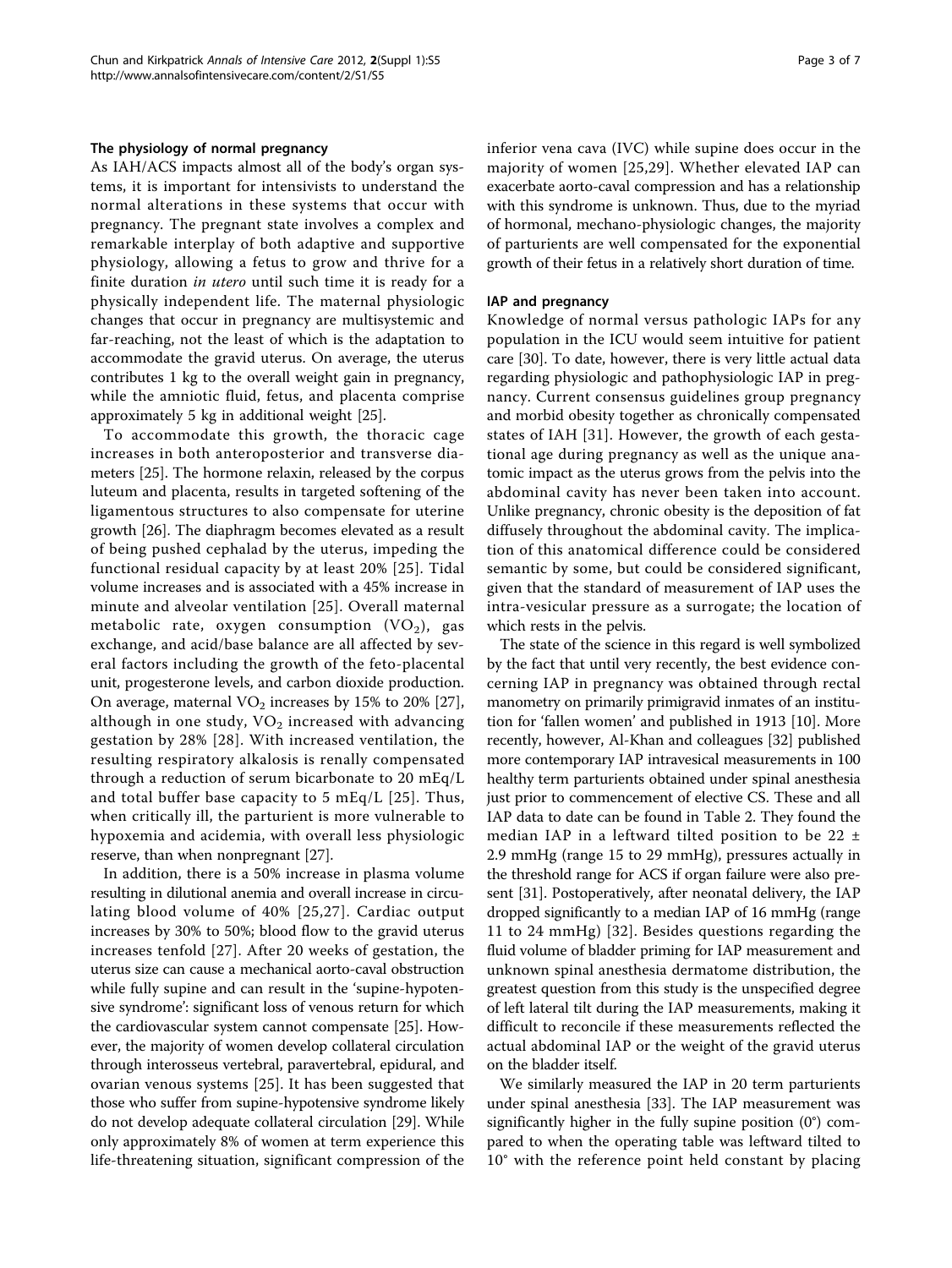<span id="page-3-0"></span>Table 2 Physiologic IAP in pregnancy

| Author                 | Year <i>n</i> |     | Gestation           | Positions during IAP<br>measurement        | $IAP_{mean}$<br>(mmHg)      | <b>Comments</b>                                                                                       |
|------------------------|---------------|-----|---------------------|--------------------------------------------|-----------------------------|-------------------------------------------------------------------------------------------------------|
| Paramore<br>$[10]$     | 1913          | 24  | 6 months to<br>term | Supine; left side; knee<br>chest; standing | Range<br>15 to 44           | Rectal manometer; ambulatory subjects                                                                 |
| Cuppett et<br>al. [62] | 2008          | -40 | Term                | Supine;<br>Left Lateral                    | Not<br>reported             | Elective CS under spinal anesthesia                                                                   |
| Sugerman<br>[49]       | 2011 5        |     | 39 weeks            | Supine;<br>Left Lateral decubitus          | $25 \pm 3$ :<br>$23 \pm 3$  | Unclear methods; likely ambulatory patients                                                           |
| Al-Khan et<br>al. [32] | 201           | 100 | 36 to 41<br>weeks   | I eftward tilt                             | $22 \pm 2.9$                | Elective CS; Unspecified leftward tilt; 50 ml saline instilled in<br>bladder; unclear reference point |
| Chun et al.<br>$[33]$  | 2012          | 20  | 38 to 40<br>weeks   | Supine;<br>I eftward tilt                  | $10 \pm 4.7$<br>$8.9 + 4.9$ | Elective CS under spinal anesthesia; leftward tilt 10 <sup>°</sup>                                    |

 $IAP_{\text{mean}}$ , mean intra-abdominal pressure; n, number; CS, caesarean section.

the bladder pressure transducer in a line adjacent to the patient on an intravenous pole. We thus hypothesized that the weight of the gravid uterus might have directly impacted on the bladder, thereby falsely elevating the IAP measurement when fully supine.

Thus, the above studies highlight currently unresolved issues regarding the necessary trade-offs between the use of a standardized and reproducible reference position to obtain meaningful IAP data, and the reality of patient safety. This is akin to the concern regarding the positioning of ventilated patients fully supine to measure IAP, while increasing aspiration risks [[30,34,35](#page-6-0)]. Left lateral tilt has become the standard of care in CS, particularly after spinal anesthesia, as a means to both facilitate CS and alleviate potential aorto-caval compression while supine [[36](#page-6-0)]. There is debate as to the degree of tilt required to minimize compression of the IVC by the uterus [\[36,37](#page-6-0)]; a tilt of 15° is generally recommended [[36](#page-6-0)]. What remains unknown is the effect of the gravid uterus on measured bladder pressure in varying relative positions to each other. Questions arise as to the validity of the IAP measurement as recommended by the WSACS guidelines in a pregnant patient from early second trimester onwards. Current recommended guidelines describe IAP measurement in the fully supine position at end-expiration [\[38,39](#page-6-0)]. Such a maneuver in pregnancy, however, could be detrimental. Clearly, more studies are needed to validate IAP measurement in this unique population.

## The potential role of IAH in preeclampsia-eclampsia

Preeclampsia, part of a spectrum of hypertensive disorders of pregnancy, is defined as the development of arterial hypertension and proteinuria after 20 weeks gestation [[40](#page-6-0)] and is associated with significant maternal morbidity and death [[4,](#page-5-0)[40\]](#page-6-0). Preeclampsia-eclampsia, clinically, can present with one or more manifestations of either renal compromise, neurological sequelae including visual disturbances, headache, stroke, and eventually convulsions (eclampsia), to thrombocytopenia, fetal growth restriction, and liver and other hematologic abnormalities [[41\]](#page-6-0). HELLP is considered a severe variant of preeclampsia and manifests as a syndrome of hemolysis, elevated liver enzymes, and low platelet count [[41\]](#page-6-0). While some of these clinical manifestations, particularly eclampsia, have been well described as early as the mid-1600's [\[42\]](#page-6-0), modern understanding of the etiology remains incomplete. The most commonly held hypothesis is that abnormal placentation occurs during the myometrial trophoblastic invasion in the second trimester [\[40](#page-6-0)], leading to placental ischemia and the release of angiogenic toxins, causing widespread endothelial dysfunction [\[41\]](#page-6-0) and generalized inflammation. However, this immune maladaptation hypothesis has been recently questioned [[43](#page-6-0)] as a result of recent epidemiologic studies. While its incidence worldwide is significant (3% to 5% of all pregnancies) [\[40](#page-6-0)], preeclampsia is a heterogeneous condition for which its commoner presentation in younger women in developing countries may be etiologically distinct than that of the somewhat older preeclamptic presentation in developed nations, with clinically [[30](#page-6-0)] milder disease occurring later in gestation [[43](#page-6-0)].

Two dramatic case reports described overt ACS as a complication of preeclampsia-eclampsia/HELLP syndromes requiring urgent life-saving interventions [\[12,13](#page-5-0)]. The diagnosis of peripartum ACS in these cases was challenging not only due to the lack of well-established normative pregnant values of IAP, but also because of the overlap of signs and symptoms between ACS and severe preeclampsia such as oliguria and nonspecific abdominal pain [\[12](#page-5-0)]. Furthermore, we contend that ACS was unrecognized in these cases because the routine measurement of IAP generally has not been accepted in many ICUs. Akin to many other conditions in critical illness, clinicians too frequently do not consider the possible impact of IAH in the clinical picture, especially when the patient has not been injured or subjected to surgery [[44](#page-6-0),[45](#page-6-0)].

Even as early as the 1900s, investigators had suggested uncompensated elevated IAP as a possible etiologic factor in the development of preeclampsia [[10](#page-5-0),[46\]](#page-6-0). While elevated IAP may not be the only, sole, or critical inciting factor, its potential role in the development or progression of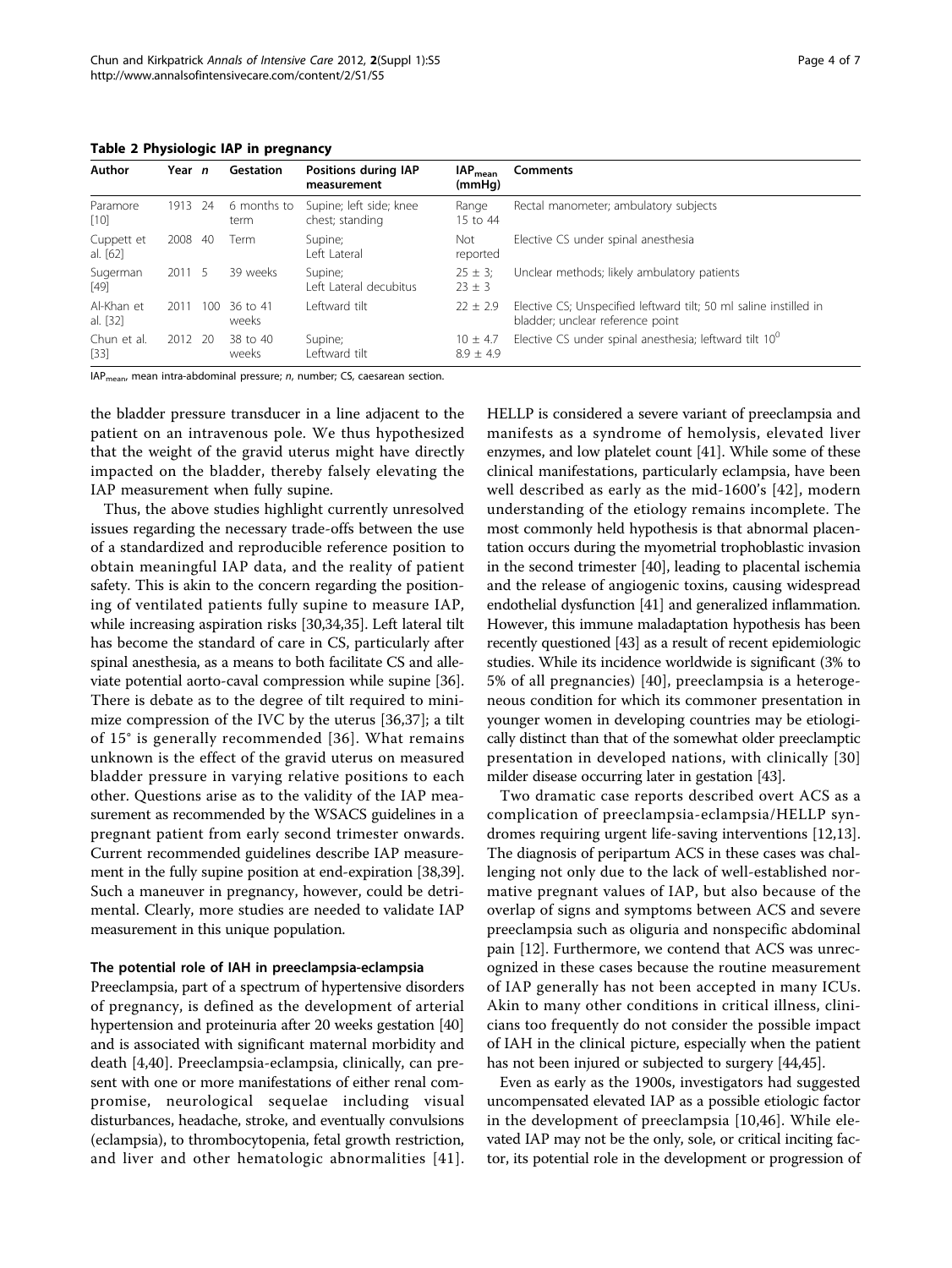such syndromes certainly is plausible. Mauriceau noted the preponderance of 'toxemia' of pregnancy in primiparas in 1694 [[42\]](#page-6-0). Paramore, also noting this prevalence, hypothesized that nulliparous and muscular women were prone to spastic abdominal wall tone resulting in elevated IAPs, compromising perfusion pressure to the abdominopelvic viscera [[10](#page-5-0)[,46](#page-6-0)]. Mulier was able to indeed confirm a linear relationship between abdominal pressure and volume to calculate the abdominal wall elastance  $(E)$  [[47](#page-6-0)] and even found that  $E$  decreased significantly with increased age and gravidity [[48\]](#page-6-0). Sugerman recently hypothesized that IAH played a central role in initiating the multi-system cascade of diminished perfusion and inflammation associated with the various clinical manifestations of preeclampsia [[49\]](#page-6-0). He speculated obstructed venous return from IAH, essentially limiting abdominal perfusion pressure due to increased back pressure, resulted in decreased end-organ perfusion including both kidneys and the placenta. Thus, the activation of the renin-angiotensin system, with elevation of aldosterone levels, systemic hypertension, and placental ischemia/ necrosis with an impact on fetal growth, was triggered [[49](#page-6-0)].

That ACS occurs in this patient population is not really the question. Given the evidence in the literature to date (Table [1\)](#page-1-0), it is likely that term pregnancy is associated with elevated IAP to which the patient has adapted. It is also likely that the IAP is elevated in the immediate postpartum phase as well [[32,50](#page-6-0)], similar to the postoperative surgical populations [[51\]](#page-6-0). What remains to be seen is whether preeclamptic patients truly have IAH, at what pressure does this occur, and whether IAH has a significant role the in the progression of the development of severe preeclampsia or HELLP.

# IAH and the fetus

Despite the limited understanding of IAH in maternal care, even less is known regarding its effects on the fetus. Whether there are subclinical effects of even modest elevations of maternal IAP on the fetus is completely unknown. Several animal studies have confirmed that the mammalian fetus in utero is subject to transmitted IAP [[52,53\]](#page-6-0). IAH was found to decrease uterine blood flow and induce a resultant compensatory fetal hypertension [[54\]](#page-6-0) such as during laparoscopy even with inert gasses rather than  $CO<sub>2</sub>$ . In a gravid rabbit model, Karnak et al. examined the relationship between maternal IAP and intra-amniotic pressure (IAMNP) through catheters inserted into both the intraperitoneal and intra-amniotic cavities at 20 days of gestation. Intraperitoneal air was insufflated to an IAP of 20  $\text{cm}H_2\text{O}$ . They found that IAMNP was linearly related to IAP as defined by IAMNP = IAP  $\times$  0.8 + 2.0. Further, they found that the elevation of IAMNP to 15.6 cmH<sub>2</sub>O via the elevation of the IAP (to 17 cmH<sub>2</sub>O) altered the contractile properties of the fetal bladder [[53\]](#page-6-0).

While we are aware of no modern human data correlating maternal IAH with any known effects on the fetus, concerns regarding the fetal-placental unit are neither entirely novel nor implausible. Tanyel [[55](#page-6-0)] hypothesized that elevated IAMNP is translated to elevated fetal IAP, both of which were vulnerable to elevations in maternal IAP [[55](#page-6-0)]. Through this mechanism, elevated fetal IAP could result in increased urethral resistance, the chronicity of which could lead to abnormal development of the bladder detrusor muscles, resultant dysfunctional voiding in children, and possible urinary tract anomalies [[55\]](#page-6-0). Although the etiology of such syndromes is likely multifactorial, exploration of the impact of pathological maternal IAH on the fetoplacental unit could be another area of fruitful potential investigation.

# Ovarian hyperstimulation syndrome

Ovarian hyperstimulation syndrome (OHSS) is a not an uncommon complication of ovulation induction for assisted reproduction [\[56,57\]](#page-6-0). The mechanism is not entirely understood but is thought to be mediated by vasoactive cytokines in response to exogenous administration of human chorionic gonadotropin [[58\]](#page-6-0). Significant third spacing as a result of capillary vascularity due to ovarian neoangiogenesis can occur [[56](#page-6-0)], and in its most severe form, massive and rapid accumulation of abdominal ascites results in an overt ACS [\[58\]](#page-6-0). Management for this condition ranges from conservative observation to intensive care admission with IAP monitoring and paracentesis to relieve ACS [[57](#page-6-0),[58\]](#page-6-0). As assisted reproduction increases in prevalence, it becomes imperative to recognize this relatively common complication and to consider the potential role of IAH in its pathophysiology.

Like OHSS, rapid growth in abdominal girth, dyspnea, abdominal pain, and other overt symptoms of ACS in other gynecological conditions must also be considered in the differential. Patients undergoing ovulation induction are also at increased risk of ovarian torsion and ectopic pregnancy [[57](#page-6-0)]. Meigs' syndrome, solid ovarian tumors associated with hydrothorax and ascites, has been described similarly to OHSS in presenting with symptoms of ACS [[59\]](#page-6-0). However, while OHSS is often self-limited with conservative management as a viable option, definitive therapy for Meigs' syndrome would be surgical removal of the tumor itself [[59](#page-6-0)].

## Conclusions

It is currently a recommended standard for any newly admitted critically ill patient with any two IAH risk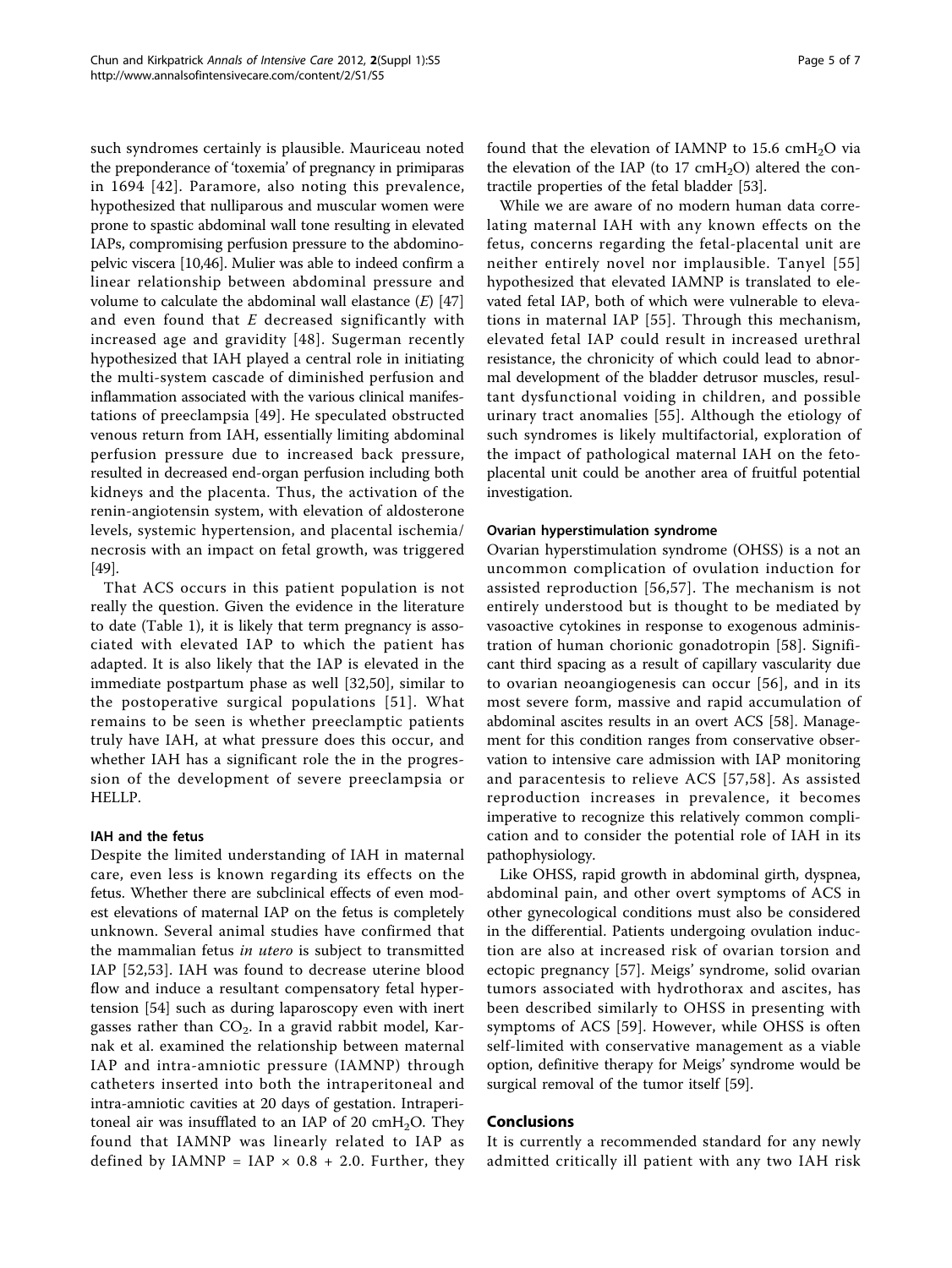<span id="page-5-0"></span>factors to have baseline IAP measured [[38\]](#page-6-0). The critically ill pregnant patient typically has positive generic risk factors for IAH such as 'acute respiratory failure with elevated intrathoracic pressures' and 'increased abdominal contents' in later pregnancy, in addition to those specific to their inciting illness. If IAP is not measured, IAH will often be missed. Further, the lack of knowledge of the behavior of IAH in pregnancy risks the potential disaster of missed or delayed diagnosis of ACS resulting in morbidity and mortality in a relatively young and otherwise healthy cohort. Despite these high stakes, there is almost no data to guide evidence-based decisions. At the bedside, measuring the IAP and considering IAH in all critical maternal conditions is essential, especially in preeclampsia-eclampsia where some have hypothesized that IAH may have an additional role. Research is urgently needed to define the normal range of IAP in all phases of pregnancy. This may be better facilitated with the validation of less invasive IAP measurement alternatives such as the measurement of wall tension [\[60](#page-6-0)] or via gastric tonometry [\[61](#page-6-0)]. The IAP in pregnancy must take into account the precautions for aorto-caval compression. The potential impact of maternal IAH on fetal development is essentially unknown. Finally, IAH leading to ACS is a real and potential complication in early induced pregnancy. Measurement of the IAP should be performed in the management of OHSS.

#### Abbreviations

ACS: abdominal compartment syndrome; CS: caesarean section; CVP: central venous pressure; ECLS: extracorporeal life support; FiO<sub>2</sub>: fractional inspired oxygen; IAH: intra-abdominal hypertension; IAMP: intra-amniotic pressure; IAP: intra-abdominal pressure; ICU: intensive care unit; MAWP: mean airway pressure; OHSS: ovarian hyperstimulation syndrome; SpO<sub>2</sub>: pulse oximetry; VO2: oxygen consumption; WSACS: World Society of the Abdominal Compartment Syndrome.

#### Acknowledgements

This article has been published as part of Annals of Intensive Care Volume 2 Supplement 1, 2012: Diagnosis and management of intra-abdominal hypertension and abdominal compartment syndrome. The full contents of the supplement are available online at [http://www.annalsofintensivecare.](http://www.annalsofintensivecare.com/supplements/2/S1) [com/supplements/2/S1.](http://www.annalsofintensivecare.com/supplements/2/S1)

The authors would like to thank Tiana Aeda Chun Kirkpatrick and Kyra Meeda Chun Kirkpatrick for justifying the gravid condition; and Dr. Stephen Wood, an obstetrician in FMC, for confirming the accuracy of the obstetricrelated concepts.

#### Author details

<sup>1</sup>Department of Anesthesia, Foothills Medical Centre, University of Calgary, 1403-29th St. NW, Calgary, T2N 2T9, Canada. <sup>2</sup>Regional Trauma Services Program, Foothills Medical Centre, Alberta Health Services, 1403-29th St. NW, Calgary, T2N 2T9, Canada. <sup>3</sup>Department of Surgery, Foothills Medical Centre, Alberta Health Services, 1403-29th St. NW, Calgary, T2N 2T9, Canada. 4 Department of Critical Care Medicine, Foothills Medical Centre, Alberta Health Services, 1403-29th St. NW, Calgary, T2N 2T9, Canada.

#### Authors' contributions

RC drafted the original manuscript; was responsible for the conception, design, the data acquisition, analysis and interpretation of this original work; as well as revision for important intellectual content. AWK made substantial contributions to the final manuscript, the data acquisition, analysis, and interpretation of this work; as well as critically revised this original work for important intellectual content. Both authors read and approved the final manuscript.

#### Competing interests

Dr. Andrew W Kirkpatrick is the principal investigator of an ongoing randomized trial of vacuum therapy in open-abdomen management in critical illness/injury that is funded by the KCI Corporation, although there is no personal benefit to him. He is the Chairman of the Guidelines Committee of the World Society of the Abdominal Compartment Syndrome. Dr. Rosaleen Chun declares that she has no competing interests.

#### Published: 5 July 2012

#### References

- 1. World Health Organization: The World Health Report 2005-Make Every Mother and Child Count. Geneva 2005.
- 2. United Nations: The Millenium Development Goals Report 2010. New York 2010.
- 3. Zeeman GG: [Obstetric critical care: a blueprint for improved outcomes.](http://www.ncbi.nlm.nih.gov/pubmed/16917425?dopt=Abstract) Crit Care Med 2006, 34:S208-214.
- 4. American College of Obstetricians and Gynecologists: [ACOG Practice](http://www.ncbi.nlm.nih.gov/pubmed/19155919?dopt=Abstract) [Bulletin No. 100: critical care in pregnancy.](http://www.ncbi.nlm.nih.gov/pubmed/19155919?dopt=Abstract) Obstet Gynecol 2009, 113:443-450.
- 5. Cheatham ML, Safcsak K: [Is the evolving management of intra-abdominal](http://www.ncbi.nlm.nih.gov/pubmed/20095067?dopt=Abstract) [hypertension and abdominal compartment syndrome improving](http://www.ncbi.nlm.nih.gov/pubmed/20095067?dopt=Abstract) [survival?](http://www.ncbi.nlm.nih.gov/pubmed/20095067?dopt=Abstract) Crit Care Med 2010, 38:402-407.
- 6. Cheatham ML, Safcsak K: [Intra-abdominal hypertension and abdominal](http://www.ncbi.nlm.nih.gov/pubmed/21396287?dopt=Abstract) [compartment syndrome: the journey forward.](http://www.ncbi.nlm.nih.gov/pubmed/21396287?dopt=Abstract) Am Surg 2011, 77:1-5.
- 7. Balogh ZJ, Martin A, van Wessem KP, King KL, Mackay P, Havill K: [Mission to](http://www.ncbi.nlm.nih.gov/pubmed/21502442?dopt=Abstract) [eliminate postinjury abdominal compartment syndrome.](http://www.ncbi.nlm.nih.gov/pubmed/21502442?dopt=Abstract) Arch Surg 2011, 146:938-943.
- 8. Cotton BA, Au BK, Nunez TC, Gunter OL, Robertson AM, Young PP: [Predefined massive transfusion protocols are associated with a](http://www.ncbi.nlm.nih.gov/pubmed/19131804?dopt=Abstract) [reduction in organ failure and postinjury complications.](http://www.ncbi.nlm.nih.gov/pubmed/19131804?dopt=Abstract) J Trauma 2009, 66:41-48.
- 9. Balogh ZJ, van Wessem K, Yoshino O, Moore FA: [Postinjury abdominal](http://www.ncbi.nlm.nih.gov/pubmed/19343417?dopt=Abstract) [compartment syndrome: are we winning the battle?](http://www.ncbi.nlm.nih.gov/pubmed/19343417?dopt=Abstract) World J Sura 2009, 33:1134-1141.
- 10. Paramore RH: [The intra-abdominal pressure in pregnancy.](http://www.ncbi.nlm.nih.gov/pubmed/20901181?dopt=Abstract) Proc R Soc Med 1913, 6:291-334.
- 11. Soltsman S, Russo P, Greenshpun A, Ben-Ami M: [Abdominal compartment](http://www.ncbi.nlm.nih.gov/pubmed/18602054?dopt=Abstract) [syndrome after laparoscopic salpingectomy for ectopic pregnancy.](http://www.ncbi.nlm.nih.gov/pubmed/18602054?dopt=Abstract) J Minim Invasive Gynecol 2008, 15:508-510.
- 12. Richter CE, Saber S, Thung SF: [Eclampsia complicated by abdominal](http://www.ncbi.nlm.nih.gov/pubmed/19444766?dopt=Abstract) [compartment syndrome.](http://www.ncbi.nlm.nih.gov/pubmed/19444766?dopt=Abstract) Am J Perinatol 2009, 26:751-753.
- 13. Dart BW IV, Cockerham WT, Torres C, Kipikasa JH, Maxwell RA: [A novel use](http://www.ncbi.nlm.nih.gov/pubmed/15284569?dopt=Abstract) [of recombinant factor VIIa in HELLP syndrome associated with](http://www.ncbi.nlm.nih.gov/pubmed/15284569?dopt=Abstract) [spontaneous hepatic rupture and abdominal compartment syndrome.](http://www.ncbi.nlm.nih.gov/pubmed/15284569?dopt=Abstract) J Trauma 2004, 57:171-174.
- 14. Waterstone M, Bewley S, Wolfe C: [Incidence and predictors of severe](http://www.ncbi.nlm.nih.gov/pubmed/11337436?dopt=Abstract) [obstetric morbidity: case-control study.](http://www.ncbi.nlm.nih.gov/pubmed/11337436?dopt=Abstract) BMJ 2001, 322:1089-1093.
- 15. Parkins MD, Fonseca K, Peets AD, Laupland KB, Shamseddin K, Gill MJ: [A](http://www.ncbi.nlm.nih.gov/pubmed/17923651?dopt=Abstract) [potentially preventable case of serious influenza infection in a pregnant](http://www.ncbi.nlm.nih.gov/pubmed/17923651?dopt=Abstract) [patient.](http://www.ncbi.nlm.nih.gov/pubmed/17923651?dopt=Abstract) CMAJ 2007, 177:851-853.
- 16. Ali SZ, Freeman BD, Coopersmith CM: [Abdominal compartment syndrome](http://www.ncbi.nlm.nih.gov/pubmed/12879231?dopt=Abstract) [in a patient resulting from pneumothorax.](http://www.ncbi.nlm.nih.gov/pubmed/12879231?dopt=Abstract) Intensive Care Med 2003, 29:1614.
- 17. Andrew TA, Milne DD: [Pneumoperitoenum associated with](http://www.ncbi.nlm.nih.gov/pubmed/521144?dopt=Abstract) [pneumothorax or pneumopericardium: a surgical dilemma in the](http://www.ncbi.nlm.nih.gov/pubmed/521144?dopt=Abstract) [injured patient.](http://www.ncbi.nlm.nih.gov/pubmed/521144?dopt=Abstract) Injury 1979, 11:65-70.
- 18. Glauser FL, Bartlett RH: [Pneumoperitoneum in association with](http://www.ncbi.nlm.nih.gov/pubmed/4279163?dopt=Abstract) [pneumothorax.](http://www.ncbi.nlm.nih.gov/pubmed/4279163?dopt=Abstract) Chest 1974, 66:536-540.
- 19. Quek R, Lim ST, Tan EH: [Pneumoperitoneum following percutaneous lung](http://www.ncbi.nlm.nih.gov/pubmed/17113429?dopt=Abstract) [biopsy.](http://www.ncbi.nlm.nih.gov/pubmed/17113429?dopt=Abstract) Lancet 2006, 368:1794.
- 20. Ralston C, Clutton-Brock TH, Hutton P: [Tension pneumoperitoneum.](http://www.ncbi.nlm.nih.gov/pubmed/2607041?dopt=Abstract) Intensive Care Med 1989, 15:532-533.
- 21. Winer-Muram H, Rumbak MJ, Bain RSJ: [Tension pneumoperitoneum as a](http://www.ncbi.nlm.nih.gov/pubmed/8504664?dopt=Abstract) [complication of barotrauma.](http://www.ncbi.nlm.nih.gov/pubmed/8504664?dopt=Abstract) Crit Care Med 1993, 21:941-943.